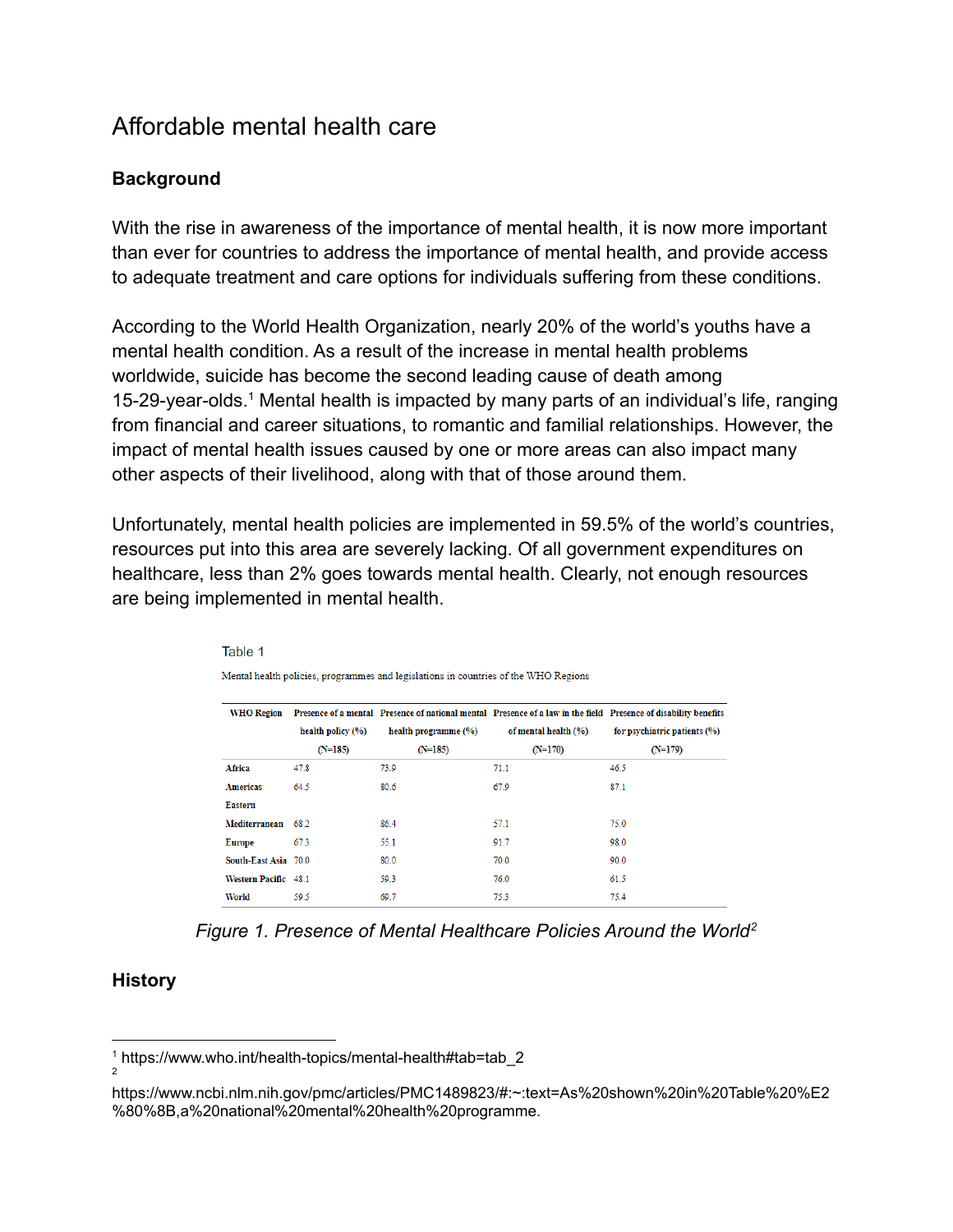Mental health has always been a tricky area in the medical field.Historically, those with mental health problems were not given the care that they needed, or were completely misdiagnosed with some physical illness or such. In the United States, before the prison and mental asylum reform period, individuals with perceived mental health problems were often thrown into prisons, workhouses, and other institutions and were severely mistreated and denied their rights. Starting around 1841, Dorothea Dix, a leading figure in the belief that mentally ill needed proper care and treatment, helped found tens of facilities within the United States specifically to help care for the mentally ill. She would later on help create similar institutions around the world and challenge the notion that mental illnesses are socially taboo.<sup>3</sup>

In the late 19th and early 20th century periods, major leaps in psychology by individuals such as Sigmund Freud and Carl Jung brought psychoanalysis and the individual psyche into the scientific focus. Freud would pioneer the field of psychoanalysis - an approach mainly consisting of therapeutics and targeting the unconscious mind. While many aspects of psychoanalysis would later be debunked and determined to be little more than pseudoscience, the field helped set a standard for treatments for mental disorders based on therapy, emotional exploration, focusing on the subject experience, and new norms for mental health care.<sup>4</sup>

Since many new advancements in psychology and medicine, the definition of mental health has expanded far beyond traditional "conditions" such as insanity, bipolar disorder, schizophrenia to include broader categories of mood, anxiety, personality, eating, substance abuse, and trauma-related disorders.

Recent advancements have also helped target medication-based treatment options for mental illnesses and complications, rather than therapy-based options. These include the use of psychedelics, such as CBD, in tandem with therapy, which has caused a great deal of controversy.

#### **Mental Health Around the World**

Around the world, different countries face many different problems when it comes to mental health problems. These problems often seep into many different parts of their

<sup>3</sup>

<sup>4</sup> https://www.ncbi.nlm.nih.gov/pmc/articles/PMC1470530/#:~:text=Dorothea%20Dix%20played%20an%20i nstrumental,not%20be%20cured%20or%20helped.

https://www.researchgate.net/publication/323942529\_Psychoanalysis\_in\_modern\_mental\_health\_practic e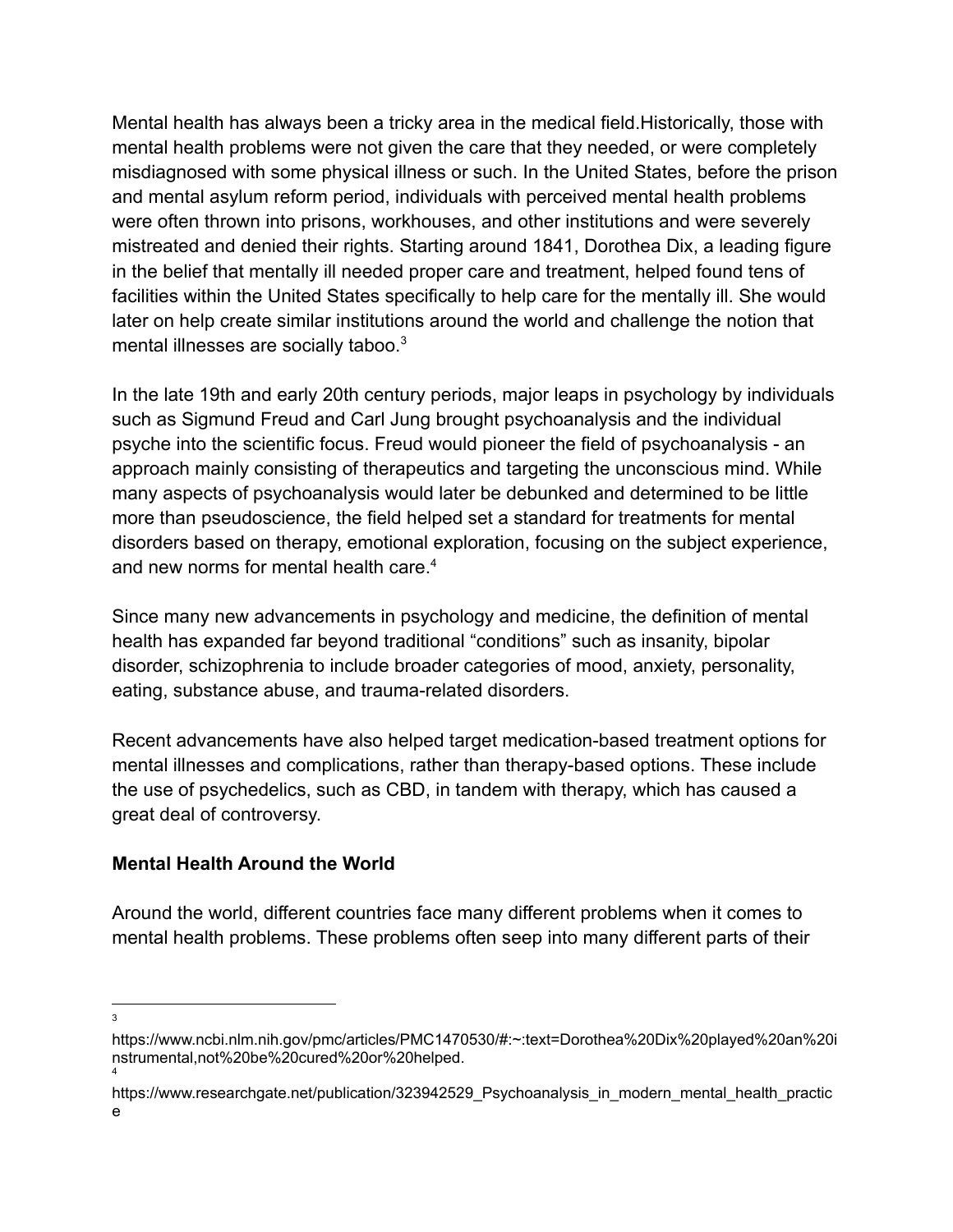#### lives.Below is a diagram of rates of self-reported mental health difficulties related to socioeconomic need around the world.



Socioeconomic Needs Among Adults Who Had and Had Not Experienced Emotional Distress, 2016

Question: In the past 12 months, have you "always" or "usually" been worried or stressed about one or more of the following: having enough money to buy nutritious meals, crime or drugs in your neighborhood, and/or having enough money to pay your rent or mortgage?

\* Other response categories: "sometimes," "rarely," "never."

Data: 2016 Commonwealth Fund International Health Policy Survey.

Source: Roosa Tikkanen et al., Mental Health Conditions and Substance Use: Comparing U.S. Needs and Treatment Capacity with Those in Other High-Income Countries (Commonwealth Fund, May 2020). https://doi.org/10.26099/09ht-rj07

Countries often face very different problems when trying to address these problems. For example, in countries with difficult terrain and limited cross-national transportation infrastructure like Brazil, there is often difficulty transporting materials and resources for mental health (and medical care in general).<sup>5</sup>

Individual groups within nations also face access to mental health care. Asylum seekers, refugees, and internally displaced persons (IDPs) often face some of the worst difficulties and pressures due to their circumstances. Yet, there are often little to no options for them to help combat anxiety, depression, and other conditions. Regions of the world in or close to conflict, such as Palestine and the Ukrainian-Russian border, often face similar shortages in care, according to the Doctors Without Borders. Young children and adults of these populations are some of the most vulnerable, as problems can lead to life-long struggles.

<sup>5</sup> https://synergyhealthprograms.com/a-look-at-mental-health-around-the-world/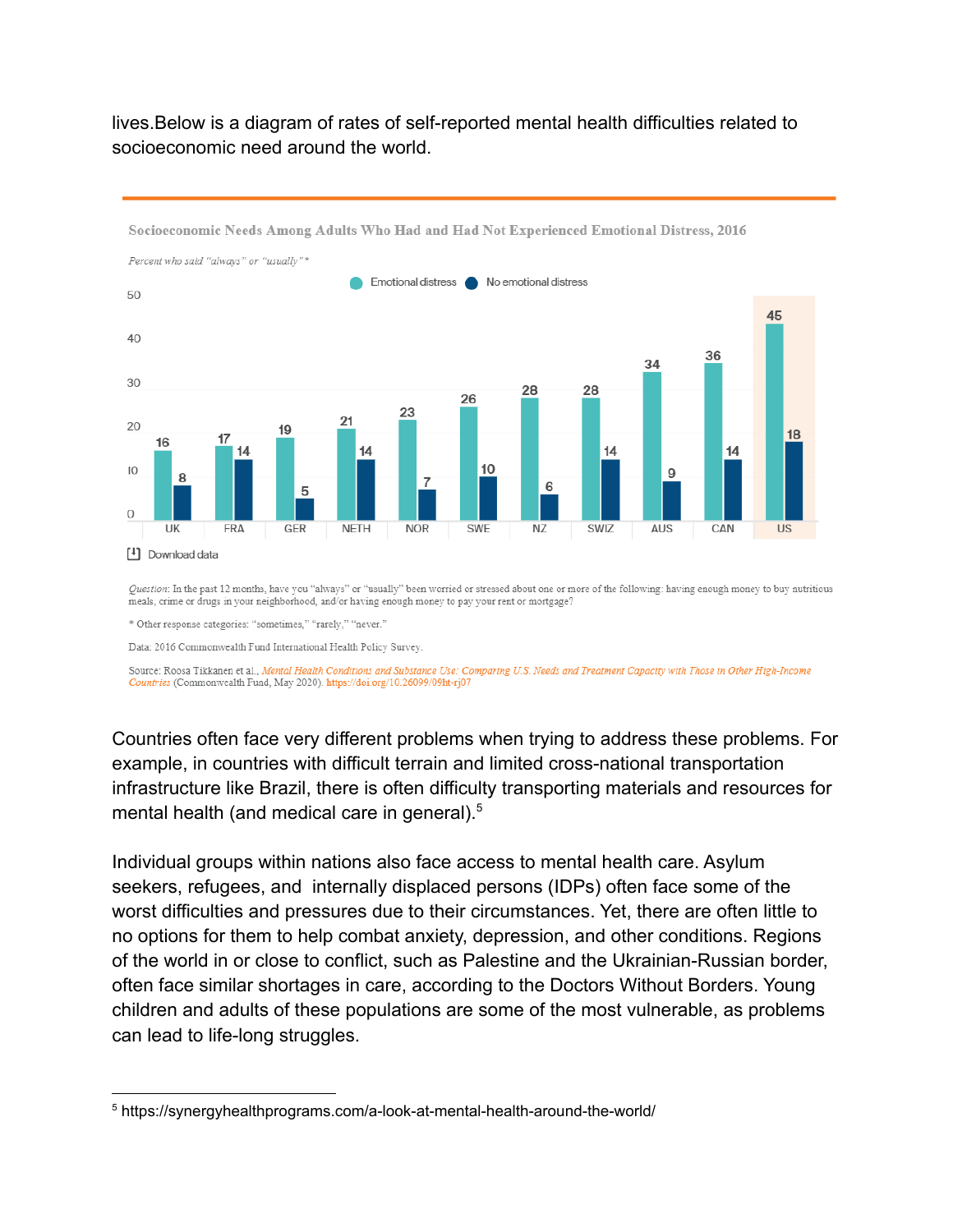Nations like China, with large populations and large variances of wealth, also struggle to bring access to mental health care. In an effort to improve matters, China's National Planning Guideline for the Healthcare Service System promoted direct measures that include, "The treatment and care of patients with serious mental disorders, improvement of mental health services and systems, and the dissemination of mental health education. One of the main objectives of this planning document is to achieve the licensing of the needed 40,000 psychiatrists (and assistant psychiatrists) by 2020," states the China Briefing in their article "The Mental Healthcare Industry in China."<sup>6</sup>

Mental health care has had much more improvement in wealthier nations. Australia, for example, in 1992 stated "The Commonwealth, State and Territory Governments of Australia endorsed the National Mental Health Strategy. This strategy had the following aims: to improve the lives of people with mental illness and people who care for them, to promote the mental health of the Australian community (where possible), to prevent the development of mental health problems and mental disorders, to reduce the impact of mental disorders on individuals, families and the community and to assure the rights of people with mental disorders," according to the Organization for Economic Co-Operation and Development (OECD) report.